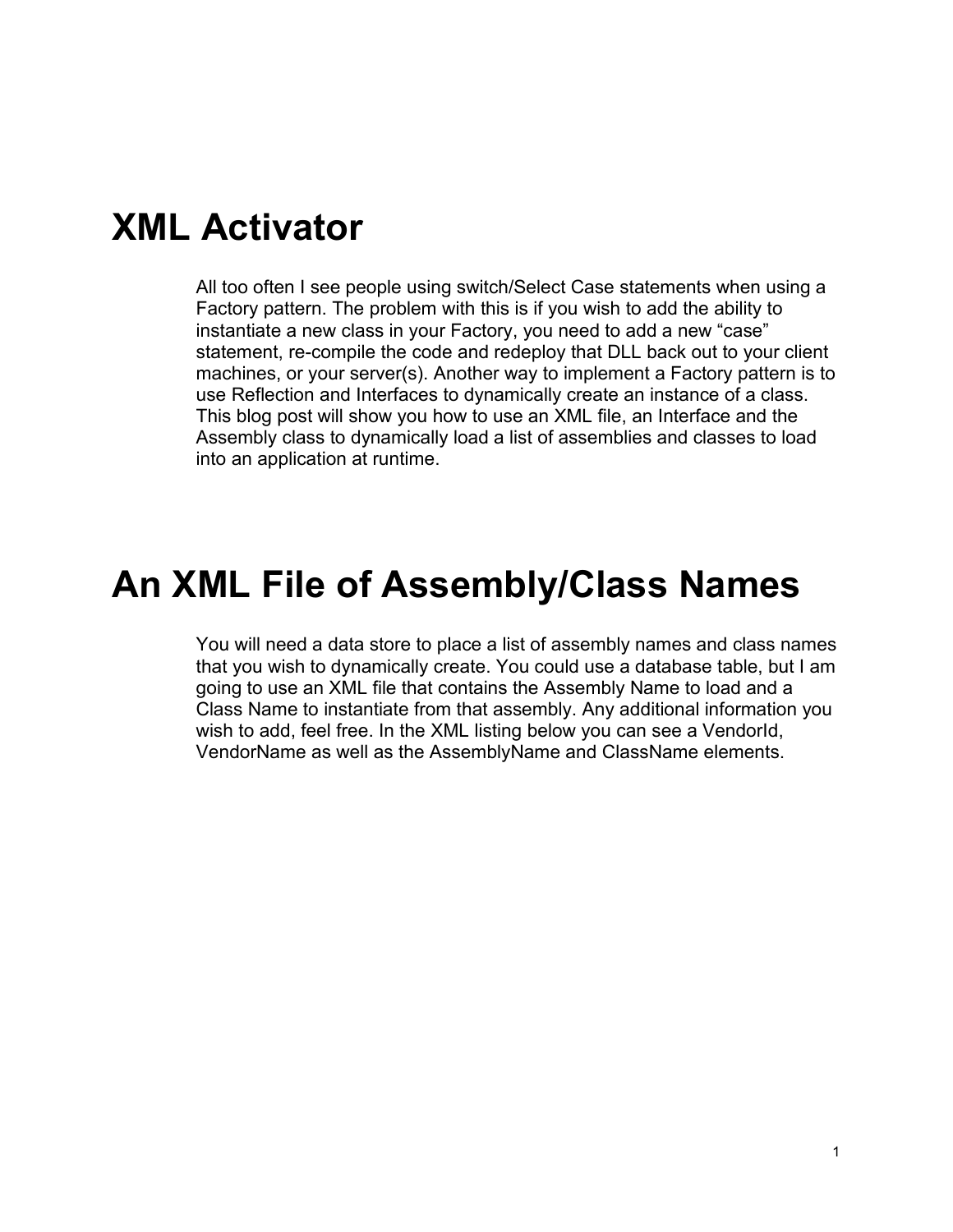```
<Vendors>
  <Vendor>
    <VendorId>1</VendorId>
    <VendorName>Microsoft</VendorName>
    <AssemblyName>Vendor.Microsoft</AssemblyName>
    <ClassName>Vendor.Microsoft</ClassName>
  </Vendor>
  <Vendor>
    <VendorId>2</VendorId>
     <VendorName>Apple</VendorName>
    <AssemblyName>Vendor.Apple</AssemblyName>
    <ClassName>Vendor.Apple</ClassName>
  </Vendor>
  <Vendor>
    <VendorId>3</VendorId>
     <VendorName>Google</VendorName>
    <AssemblyName>Vendor.Google</AssemblyName>
    <ClassName>Vendor.Google</ClassName>
  </Vendor>
</Vendors>
```
## **Load the XML File into a Collection Class**

When you have an XML file like that shown above, you will typically create a class with properties that match each element in the XML file. Below is a VendorClass that has properties for each element.

```
public class VendorClass
{
  public int VendorId { get; set; }
  public string VendorName { get; set; }
  public string AssemblyName { get; set; }
 public string ClassName { get; set; }
}
```
Next you create a collection class using the Generic List<VendorClass> class. In this class there is a LoadVendors() method. This method uses the XElement class to load the Vendors.xml file into memory. LINQ to XML is used to iterate over the XML elements and create a collection of VendorClass objects. This resulting collection of objects is added to the List using the AddRange() method.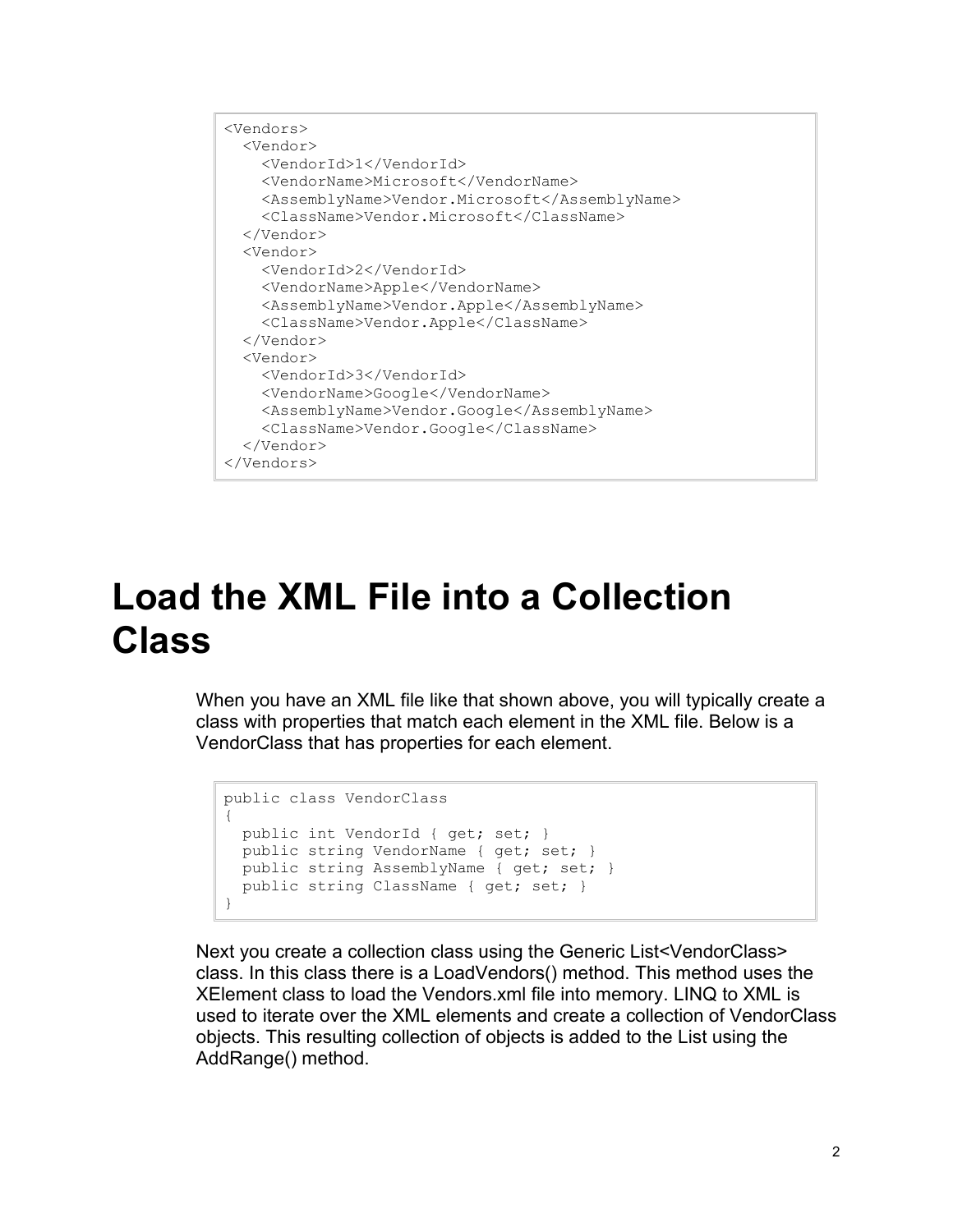```
public class VendorClasses : List<VendorClass>
{
  public VendorClasses LoadVendors()
\{ // Load XML file into memory
    var xElem = XElement.Load(
      GetCurrentDirectory() + 
      ConfigurationManager.AppSettings["VendorFile"]);
     // Read Vendors using LINQ to XML
     var vendors = from vend in xElem.Descendants("Vendor")
        select new VendorClass
\{ VendorId =
           Convert.ToInt32(vend.Element("VendorId").Value),
          VendorName = vend.Element("VendorName").Value,
         AssemblyName = vend.Element("AssemblyName").Value,
         ClassName = vend.Element("ClassName").Value
         };
     // Add vendors read in to the List of Vendor classes
     this.AddRange(vendors.ToList());
    return this;
  }
}
```
To load an XML file you need to find the location on disk. There is a GetCurrentDirectory() method in this class. This method gets the current directory and removes any \bin\Debug from the end of the path if present. This allows you to get the current path whether you are running in Visual Studio or not.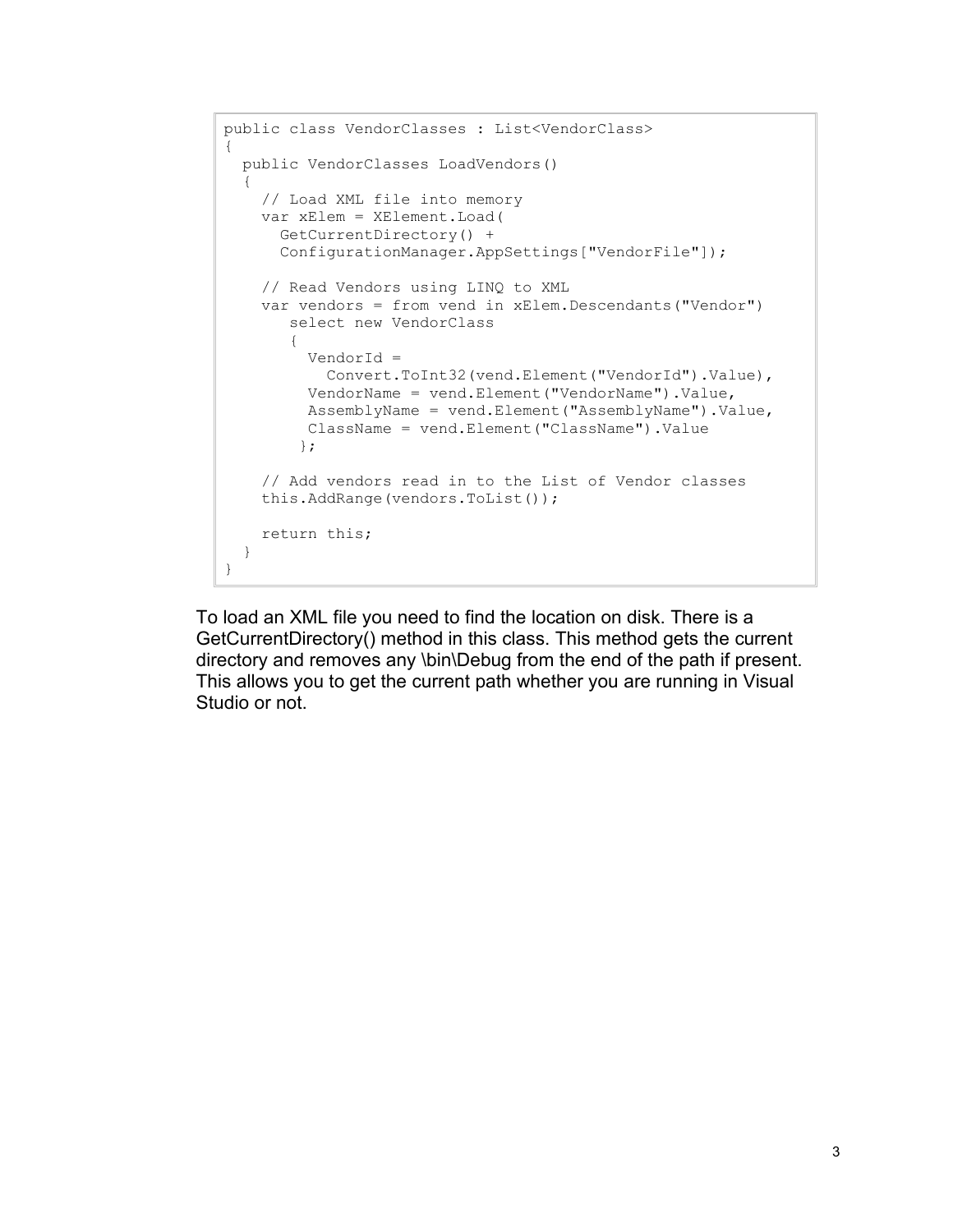```
private string GetCurrentDirectory()
{
   string path = null;
   path = AppDomain.CurrentDomain.BaseDirectory;
  if (path-IndexOf('')\bin'') > 0) {
    path = path.Substring(0, path.LastIndexOf("\\bin"));
   }
   if(!path.EndsWith(@"\"))
   path += \mathbb{C}^{\mathsf{H}}\backslash\mathsf{H};
   return path;
}
```
### **Create a Vendor Object Dynamically**

Now that you have the list of assembly and class names loaded into a collection you can now create an instance of a specific class. In order to do this you must have an Interface or a base class. I have created an Interface called IVendor. This interface will need to be implemented by each Vendor class that you will be dynamically loading. This interface is located in a separate assembly from all other classes and from the main application. This assembly will need to be referenced by the main application as well as from each assembly where your Vendor classes are located.

```
public interface IVendor
{
  int VendorId { get; set; }
 string VendorName { get; set; }
 string GetVendorInfo();
}
```
Below is an example of a vendor class named "Apple" that implements the IVendor interface. The GetVendorInfo() method will simply return a string just so we can verify that the class did get created correctly.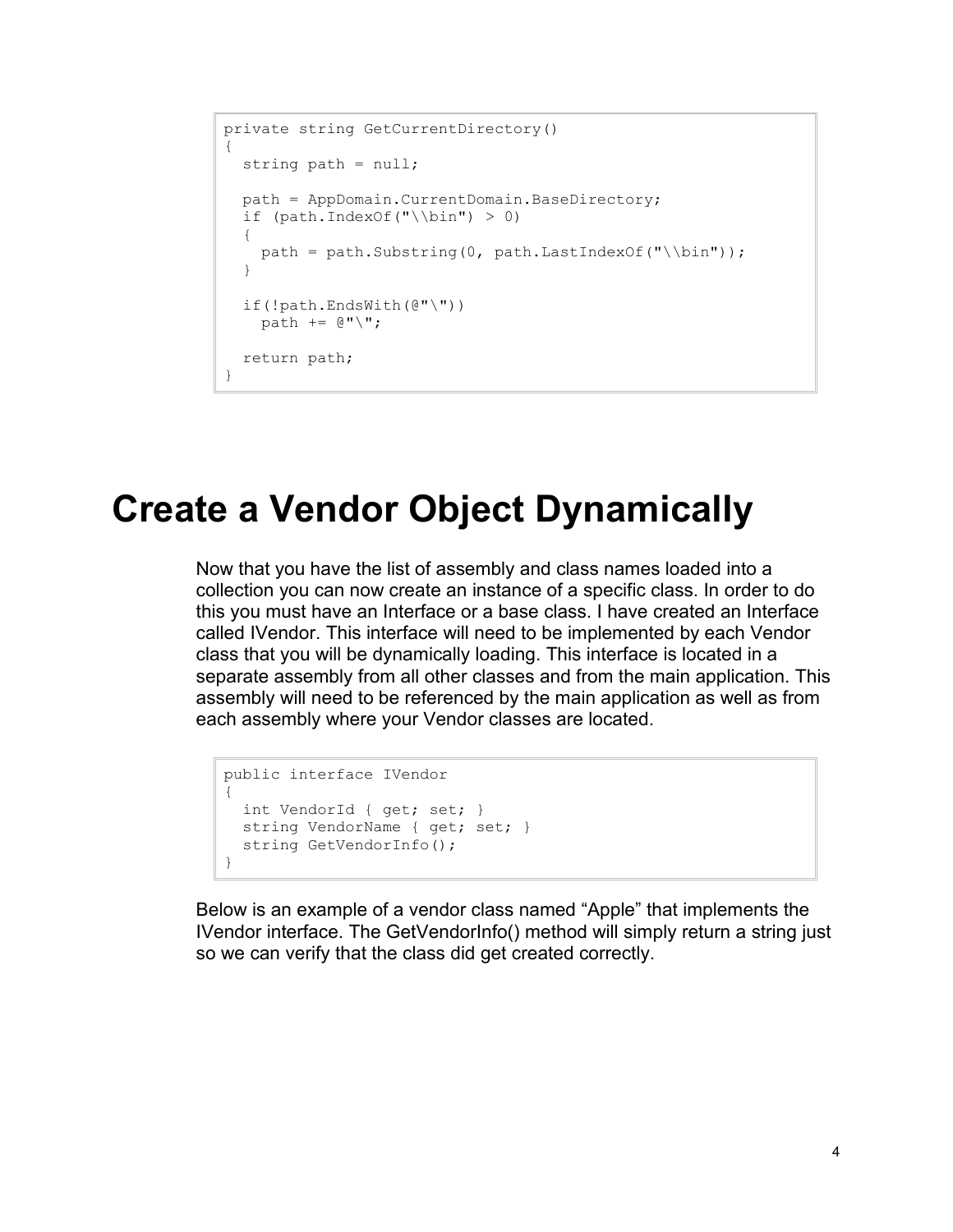```
public class Apple : IVendor
{
  public int VendorId { get; set; }
   public string VendorName { get; set; }
  public string GetVendorInfo()
   {
     return "Apple Corporation";
   }
}
```
Below is another example of a vendor class named "Microsoft" that also implements the IVendor interface.

```
public class Microsoft : IVendor
{
  public int VendorId { get; set; }
  public string VendorName { get; set; }
  public string GetVendorInfo()
  {
    return "Microsoft Corporation";
   }
}
```
Each of the above classes are located in separate assemblies as you can see by the AssemblyName element in the XML file. These DLLs do NOT need to be referenced from your project, and in fact, should not be. The Create() method shown below uses the Assembly.LoadFile() method to load the assembly from the current directory. That means that the assembly where each Vendor class is located must be in the current directory for this sample. After the DLL has been loaded, you use the CreateInstance() method on the loaded assembly to load the specific class name. Finally you take the VendorId and the VendorName and place it into the Vendor object's appropriate properties. This newly created Vendor object is returned from this method.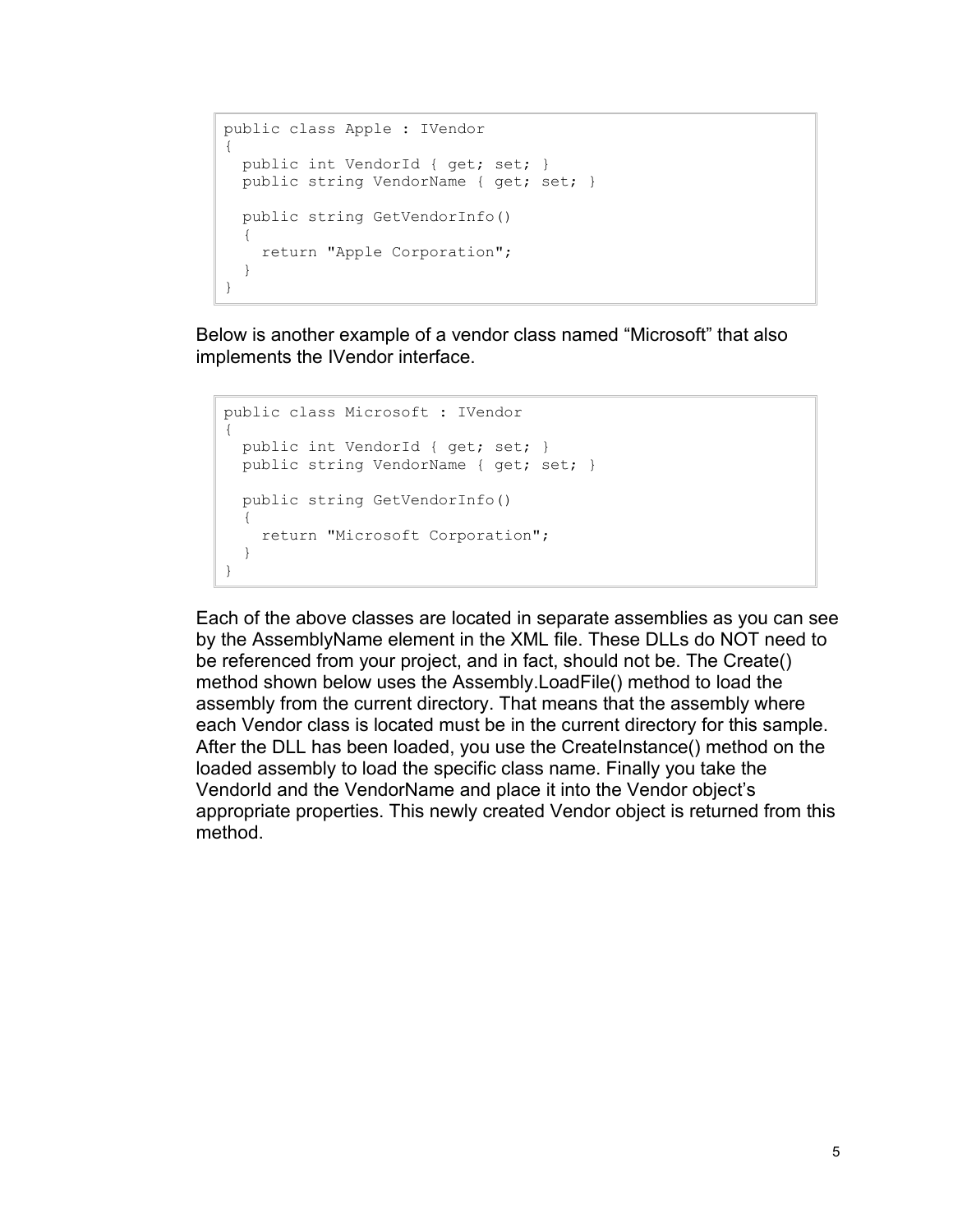```
public class VendorClass
{
   // Properties here…
   public IVendor Create()
   {
     Assembly assm;
     IVendor vendor = null;
     // Load Assembly File
     assm = Assembly.LoadFile(
       AppDomain.CurrentDomain.BaseDirectory + 
        AssemblyName + ".dll");
     // Create new instance of Class
    vendor = (IVendor)assm.CreateInstance(ClassName);
     // Set properties in the Provider class from the XML file 
     vendor.VendorId = VendorId;
     vendor.VendorName = VendorName;
     return vendor;
   }
}
```
### **The Sample to Test Activation**

To test activating each of these vendor classes I have created a WPF application (Figure 1). The Load Vendors button will call the LoadVendors() method to build the collection of VendorClass objects from the XML file.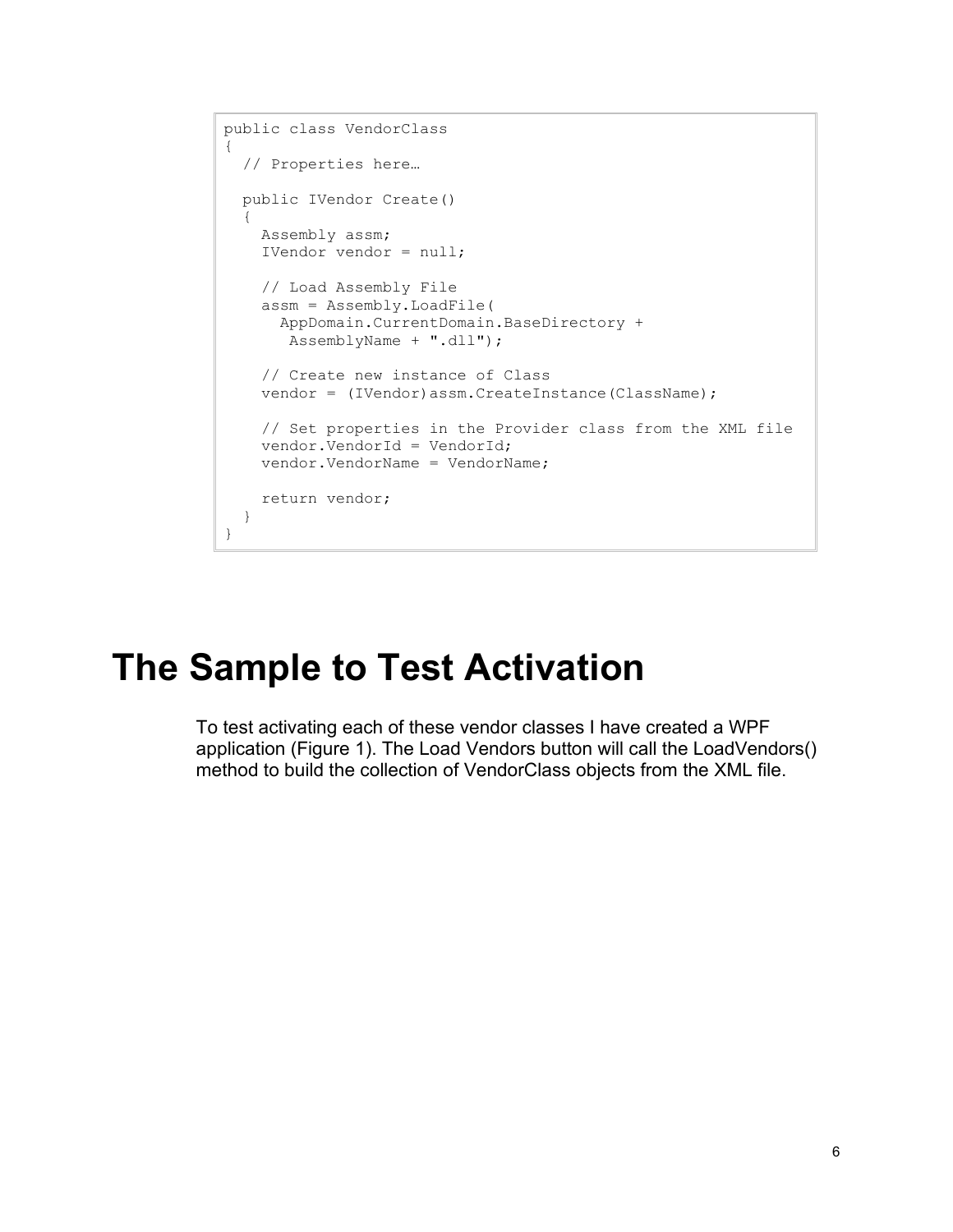

Figure 1: A sample to test our activation

Below is the code in the btnLoad\_Click event procedure that loads the collection of VendorClass objects.

```
private void btnLoad_Click(object sender, RoutedEventArgs e)
{
  VendorClasses classes = new VendorClasses();
  // Load all vendors in the XML file
  classes.LoadVendors();
  lstVendors.DataContext = classes;
}
```
Once the VendorClass collection is in the List Box you can click on the list box to fire the SelectionChanged event procedure. In this event procedure you will cast the SelectedItem property of the list box into a VendorClass object. You can then call the Create() method to instantiate the Vendor object by loading the assembly and creating an instance of the Vendor object. After the Vendor object has been created you can call the GetVendorInfo() method to verify that the assembly has been loaded and an instance of the class has been created.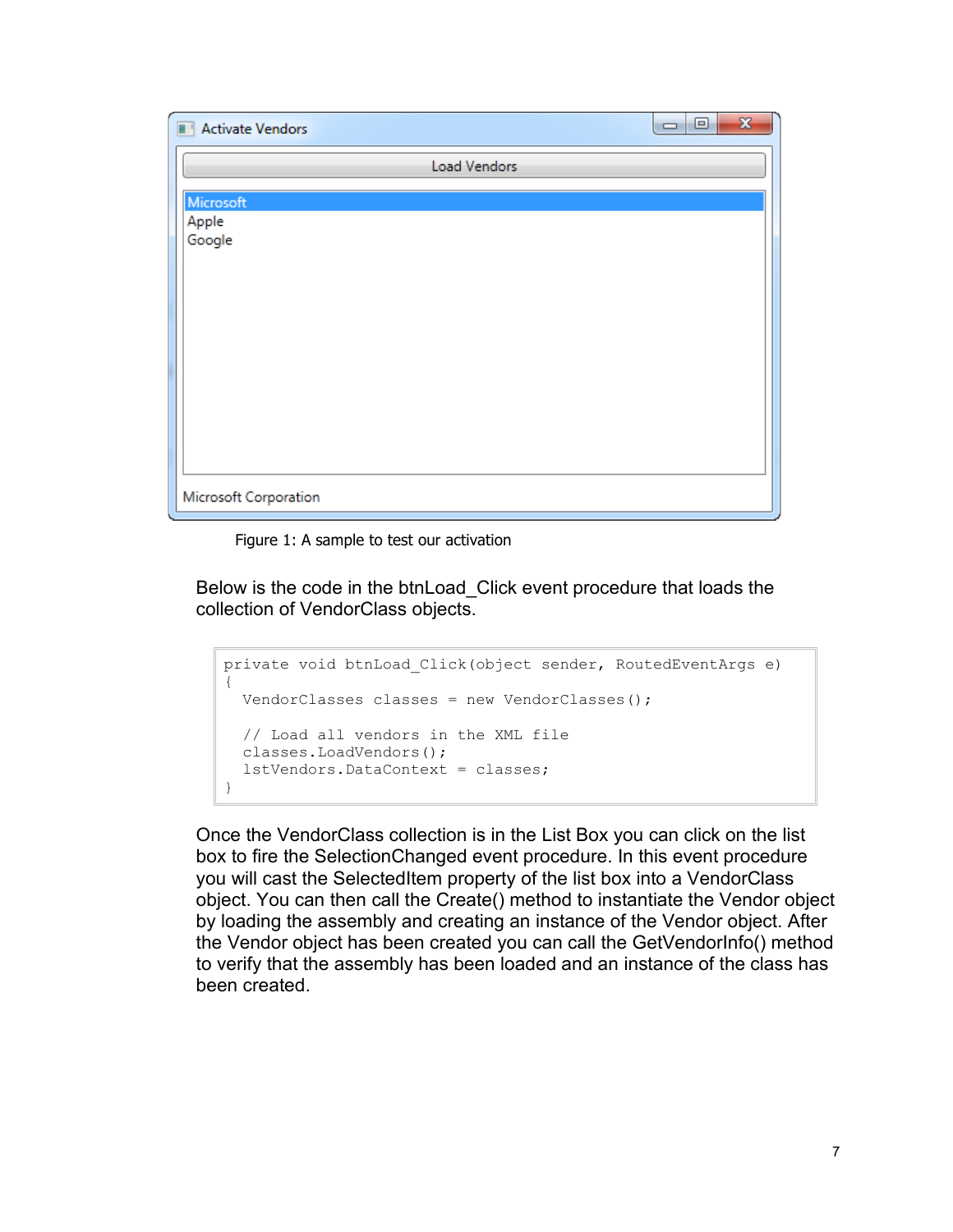```
private void lstVendors SelectionChanged(object sender,
  SelectionChangedEventArgs e)
{
  VendorClass vendor;
  IVendor vend;
  // Get the currently selected vendor
  vendor = (VendorClass)lstVendors.SelectedItem;
  // Create an instance of a Vendor class
  vend = vendor.Create();
  tbVendorName.Text = vend.GetVendorInfo();
}
```